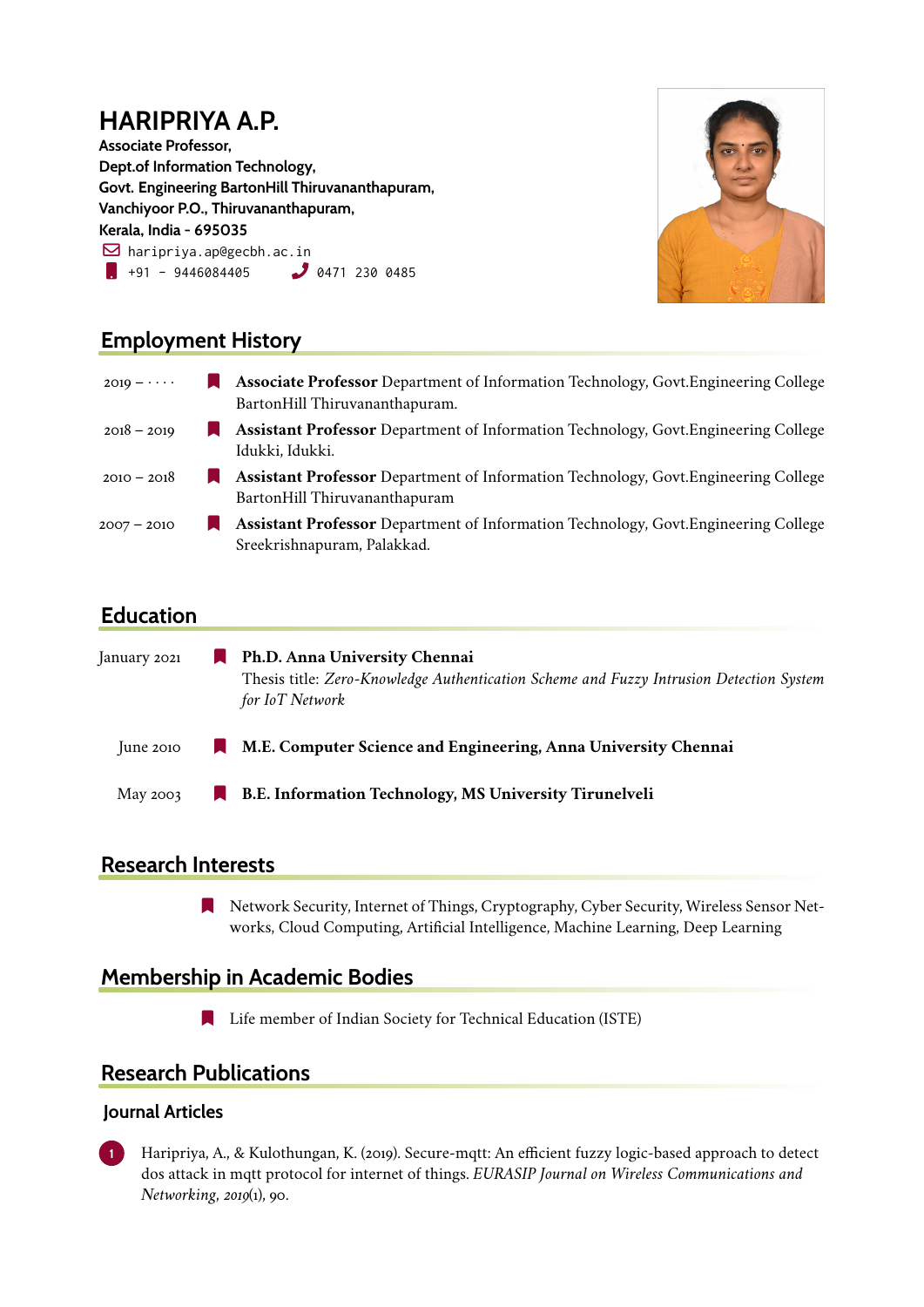#### **Conference Proceedings**

**1** Priya, D. et al. (2017). An energy efficient link stability based routing scheme for wireless sensor networks. In *2017 international conference on communication and signal processing (iccsp)* (pp. 1828–1832). IEEE.

**2** Haripriya, A., & Kulothungan, K. (2016). Ecc based self-certified key management scheme for mutual authentication in internet of things. In *2016 international conference on emerging technological trends (icett)* (pp. 1–6). IEEE.

### **Participation in Faculty Development Programs**

- [ AICTE sponsored 6 day FDP on 'Outcome based Education and Accreditation' organized at Rajagiri School of Engg and Tech, Kochi from 10 December2020 to 16 December 2020
- [ ATAL Academy 5 day course on 'Cyber Security' organized at BMS Institute of Tech and Management, Bengaluru from 07 September2020 to 11 September 2020.
- [ ATAL Academy 5 day course on 'Internet of Things' organized at National Power Training Institute, Neyveli from 24 August 2020 to 28 August 2020.
- [ NLP Research group,RSET, Kochi sponsored 5 day course on 'Deep Learning and Natural Language Processing' organised by CSE dept, Rajagiri School of Engg and Tech , Kochi from 10 August 2020 to 14 August 2020.
- [ Coursera course on 'Cybersecurity and the Internet of Things' Organized by Kennesaw state University, Georgia, 23 April 2020.
- **In** DTE sponsored 6 day course on 'Recent Trends in Communication and Networking ' organized at Dept. of Information Technology, GECBH Thiruvananthapuram from 06 January 2020 to 11 January 2020.
- [ AICTE sponsored 5 day FDP on 'Internet of Things' organized at SCT, Tvpm from 22 July 2019 to 26 July 2019.
- [ KTU sponsored 5 day FDP on 'Business Analytics' organized at CET from 11January 2019 to 23July 2019.
- [ KTU sponsored Short term course on 'Research Challenges in Data Analytics' organized at SCT, Tvpm from 06 December 2018 to 12 December 2018, approved by DTE.

### **Guidance of M.Tech Students**

- [ Guided two students of M.Tech in Network Engineering, GEC BartonHill 2018-2020 Admissions.
- [ Guided two students of M.Tech in Network Engineering, GEC BartonHill 2017-2019 Admissions.
- [ Guided three students of M.Tech in Network Engineering, GEC Idukki 2016-2018 Admissions.

#### **Awards and Achievements**

**2016 • Best paper Award**, International Conference on Emerging Technological Trends (ICETT), 2016